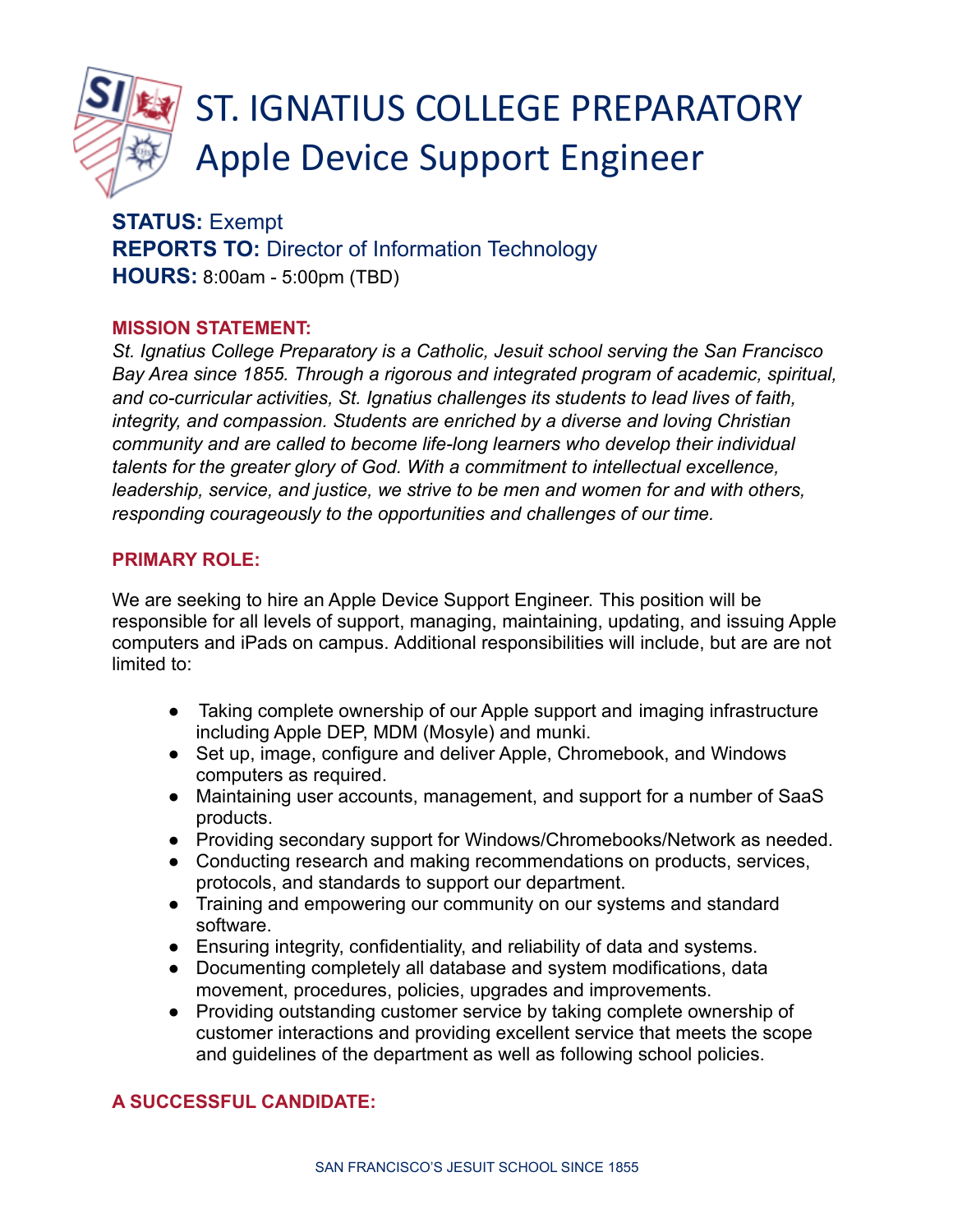- Will have a Bachelor's degree (or equivalent verifiable experience)
- MUST have at least 3 years of verifiable professional experience supporting Apple devices.
- MUST have experience working with MDM and imaging systems
- Will have Apple Support certifications (or is willing to obtain certifications within 6 months of hire).
- Will have the ability to interact respectfully and effectively with both adults and children.
- Will exhibit a flexible and proactive mindset.
- Will be able to demonstrate cultural competency (and an openness to growth in this area) in their work, collaboration with others, and leadership.
- Will support the mission, vision, and values of the school.
- Has the ability to work within an in-person model.

### **PREFERRED QUALIFICATIONS:**

- Knowledge of scripting languages or ability to code (php/python/etc)
- Experience with data management
- Experience with SQL or other relational database systems
- Previous experience in education environments

#### **HOW TO APPLY:**

Interested applicants should submit a cover letter, resume and salary requirements (a must) using this link: [Application Link](https://forms.gle/gAmX6awsPBGjqXaA7)

# **SI OFFERS A COMPREHENSIVE AND RICH EMPLOYEE BENEFITS PROGRAM FOR FULL TIME, REGULAR EMPLOYEES, WHICH INCLUDES:**

- Company paid Medical Insurance Contributions for single, two-party and family plans at a rate of 75%
- Fully paid insurance for Dental, Vision, Life, AD&D coverage for single, two-party and family plans
- Flexible Spending Plans for insurance plans plus for child care coverage
- Tuition remission program
- Student Loan Reimbursement (up to \$2,000 annually)
- Annual Retirement Savings Contributions
- Professional Development Resources

# **SI FOSTERS A DIVERSE AND INCLUSIVE COMMUNITY:**

St. Ignatius College Preparatory strives to be a just, inclusive, and Catholic, Ignatian community where all students, faculty, staff, parents and alumni feel seen, heard, valued, and loved and experience full acceptance. We are committed to hiring, supporting, and retaining a diverse faculty and staff. We see our determination to offer diversity, equity, inclusion, and belonging not as a destination to be reached, but a continuous, life-long journey together.